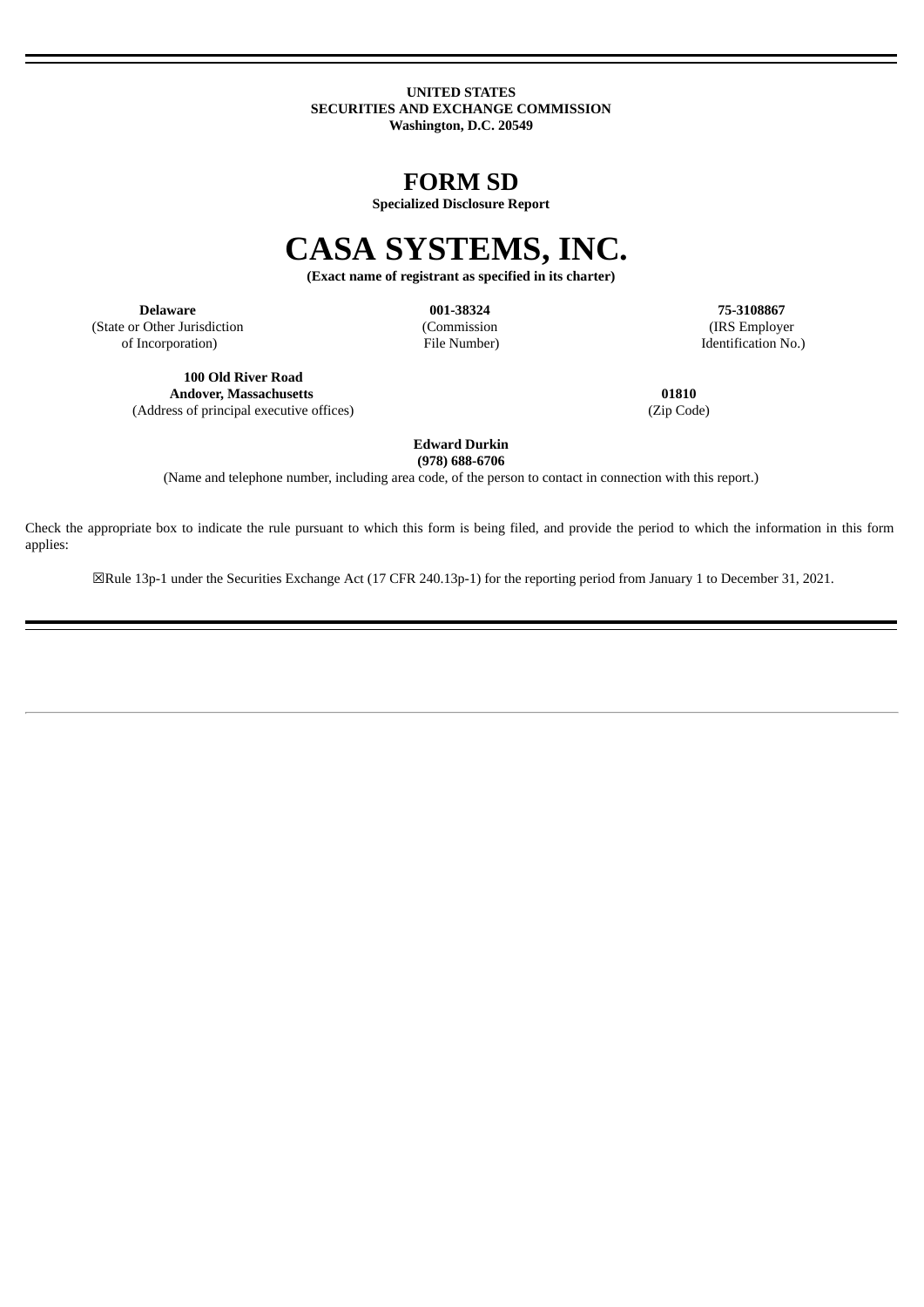# **Section 1 – Conflict Minerals Disclosure**

# **Item 1.01 Conflict Minerals Disclosure and Report**

#### *Introduction and Company Information*

This Form SD is filed by Casa Systems, Inc., a Delaware corporation ("Casa Systems" or the "Company") for the year ended December 31, 2021 to comply with Rule 13p-1 under the Securities Exchange Act of 1934, as amended (the "Rule"). Certain terms in this Form SD are defined in the Rule, and the reader is referred to the Rule for such definitions.

Casa Systems is a global communications technology company headquartered in Andover, Massachusetts and has wholly-owned subsidiaries in China, France, Canada, Ireland, Spain, Colombia, the Netherlands, Hong Kong, Australia, Germany, the United Kingdom and New Zealand. The Company offers physical, virtual and cloud-native 5G infrastructure and customer premise networking equipment solutions to help communication service providers ("CSPs") transform their public and private high-speed data and multi-service communications networks so they can meet the growing demand for bandwidth and new services. The Company's core and edge broadband technology enables CSPs and enterprises to cost-effectively and dynamically increase data network speed, add bandwidth capacity and new services, reduce network complexity and reduce operating and capital expenditures regardless of access technologies.

Casa Systems has determined that conflict minerals exist or may exist in certain components of products that the Company manufactures or contracts to manufacture. These components contain conflict minerals that are necessary to the functionality or production of these products. Therefore, in accordance with the Rule and Form SD, the Company undertook a reasonable country of origin inquiry ("RCOI") to determine whether any conflict minerals originated in the Democratic Republic of the Congo or an adjoining country (collectively, the "Covered Countries") and/or may have come from recycled or scrap sources.

The Company is relying on the Updated Statement on the Effect of the Court of Appeals Decision on the Conflict Minerals Rule issued by the Division of Corporation Finance of the Securities and Exchange Commission ("SEC") on April 7, 2017 (the "April 2017 Guidance"). Pursuant to the April 2017 Guidance, the Company has provided only the disclosure required under paragraphs (a) and (b) of Item 1.01 of Form SD and not that required under paragraph (c).

This Form SD is publicly available on the Company's website at http://investors.casa-systems.com/investor-relations under the heading "Conflict Minerals Disclosure". The content of any referenced website is not incorporated by reference into and should not be considered part of this Form SD.

#### *Reasonable Country of Origin Inquiry*

The Company's RCOI employed a number of measures to determine whether the necessary conflict minerals in its products originated in the Covered Countries and/or may have come from recycled or scrap sources, including the following:

- Consultation with the Company's internal compliance engineering team and supply chain management group;
- Retention of Assent Compliance ("Assent"), a third-party service provider, to assist the Company in reviewing the supply chain and identifying risks; the Company provided a list composed of suppliers and parts associated with the in-scope products to Assent for upload to the Assent Compliance Manager to determine which components may or do contain conflict minerals;
- Creation of a comprehensive supplier list;
- Communication and engagement with the Company's suppliers;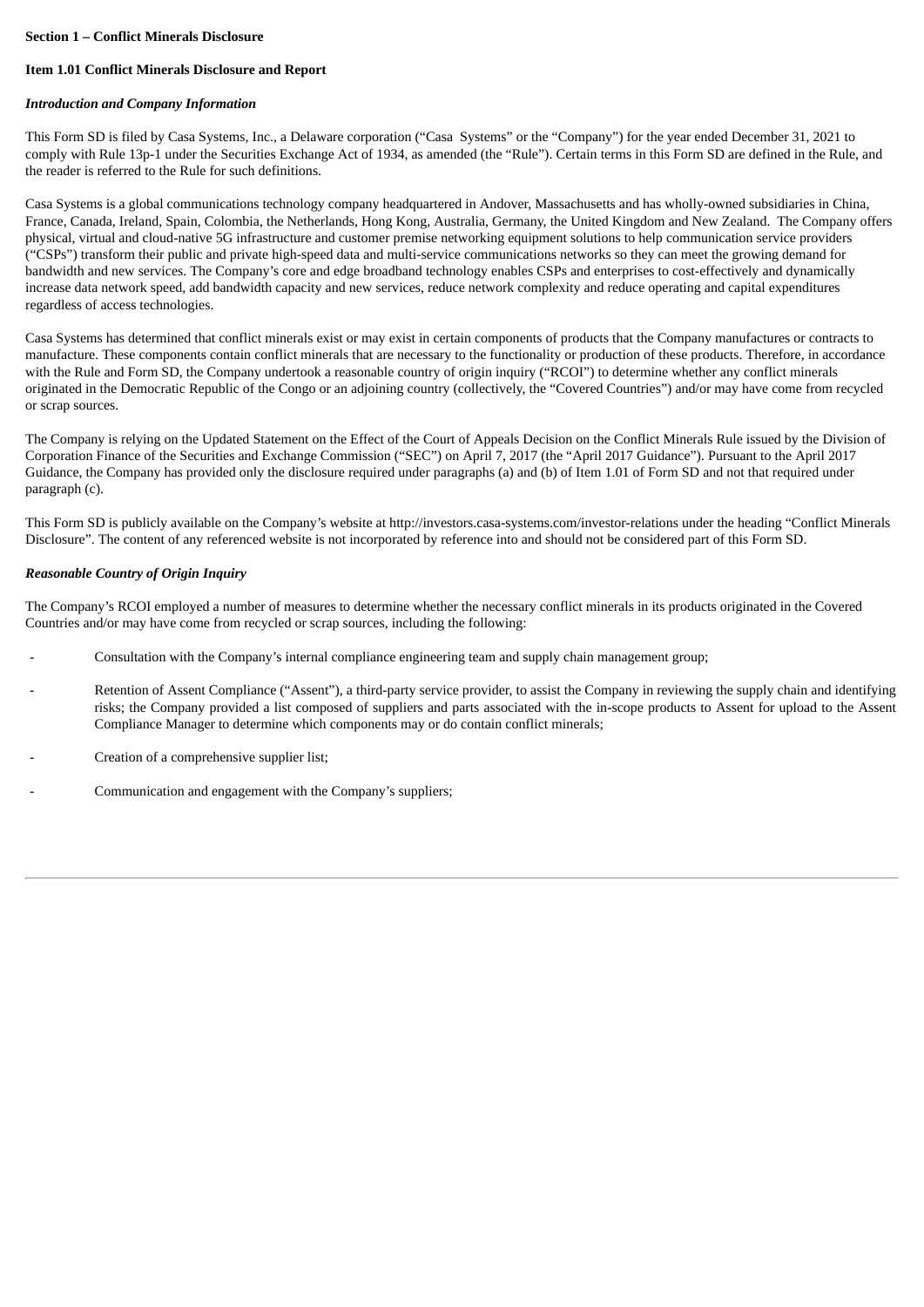- Distribution to the Company's suppliers, through Assent, of a questionnaire based on the Responsible Minerals Initiative Conflict Minerals Reporting Template ("CMRT");
- Collection of responses to the Company's questionnaire from its suppliers;
- Review of collected responses to identify supplier risk level, determine country of origin and/or sourcing from recycled or scrap sources; and
- Follow-up communication with suppliers to update forms if their responses did not meet the Company's review requirements and to understand and mitigate risks related to conflict minerals in their supply chains.

The Company's program includes automated data validation on all submitted CMRTs. The goal of data validation is to increase the accuracy of submissions and identify any contradictory answers in the CMRT. This data validation is based on questions within the declaration tab of the CMRT which helps to identify areas that require further classification or risk assessment, as well as understand the due diligence efforts of the direct suppliers. All submitted forms are accepted and classified as valid or invalid so that data is retained. The Company contacted suppliers regarding invalid forms and such suppliers were encouraged to submit a valid form. The Company also provided such suppliers with guidance on how to correct these validation errors in the form of feedback to their CMRT submission.

The Company received a supplier response rate of greater than 50%. Of these, 17% of respondents indicated the Covered Country status was undeterminable, 39% of respondents indicated compliance with Covered Country Conflict Free Smelter Program protocols by the Responsible Minerals Initiative ("RMI"), 34% of respondents indicated sourcing that is believed to have originated outside of the Covered Countries, and 10% of respondents claimed no conflict minerals. In total, 333 legitimate smelters were identified, 230 of which are compliant with Conflict Free Smelter Program protocols by the RMI. Nineteen smelters are considered high risk.

As is a common practice when requests are sent upstream in the supply chain, those who purchase materials from smelters may not be able to discern exactly in which company's product lines the materials may be included. As a result, it is likely that the Company's suppliers listed all smelters and refiners they purchased from within the reporting period in some or all cases. Therefore, the smelters or refiners listed (as sources of conflict minerals) are likely to be more comprehensive than the list of smelters or refiners which actually processed the conflict minerals contained in the Company's products. Notwithstanding the potential for over-reporting, the Company has taken measures to validate the reported sources of origin against validated audit programs intended to verify the material types and mine sources of origin for these smelters and refiners.

These surveys were completed at a company level, not a product level. Accordingly, the Company is not able to determine with any degree of certainty from which countries its necessary conflict minerals originated.

The disclosure included herein does not relate to the assets or businesses acquired by the Company from NetComm Wireless Limited ("NetComm"). The Company intends to file an amendment to this Form SD to include such information as promptly as possible

**Item 1.02 Exhibit**

None.

**Section 2 – Exhibits**

### **Item 2.01 Exhibits**

None.